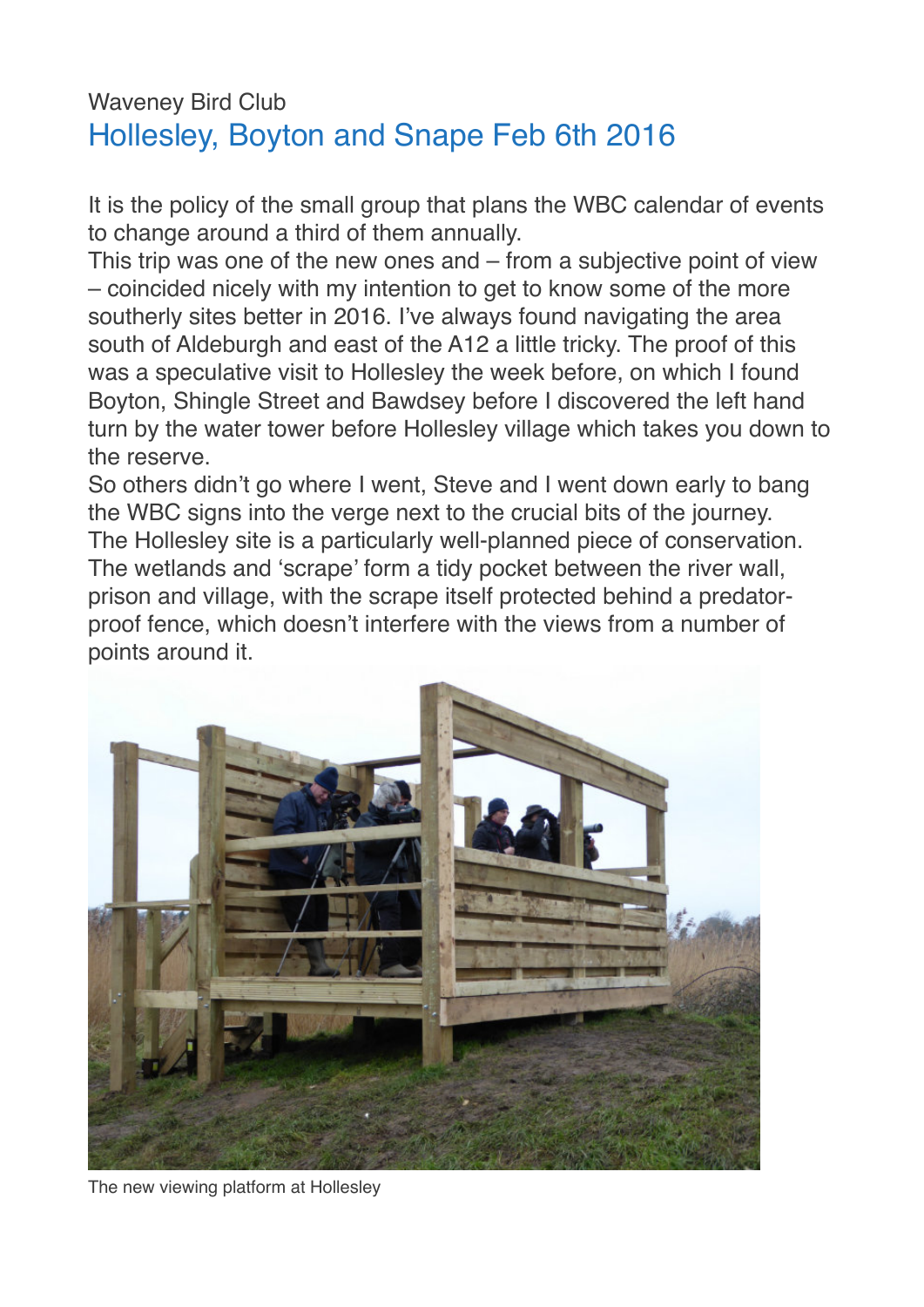It's starting to prove quite a hit with birds too, and a number of notable species have been spotted here.

Today's magnet was a Glossy Ibis, which had been present for a week or two, seen at a range of spots between Hollesley and Boyton. The latest addition to the reserve is an observation platform on the mound; very recent, in fact, as it had only been completed the previous Thursday. By coincidence, a member of the construction team was present on this cold, blowy Saturday morning, watching with some

trepidation to see if it would hold under the combined weight of 11 WBC members, plus mud.

If you're a bird counter and contributor to BirdTrack, sometimes your heart can sink at such numbers of Wigeon, Teal, Black-headed and Common Gull as this small site can hold. And just when you've stashed the abacus, there are the 800 or so Cormorant on the sand spit. But there, amongst the wall of white, black and grey in the middle of the gulls was a Caspian, so everything was ok.



Viewing the Scrape from the pillbox on the sea wall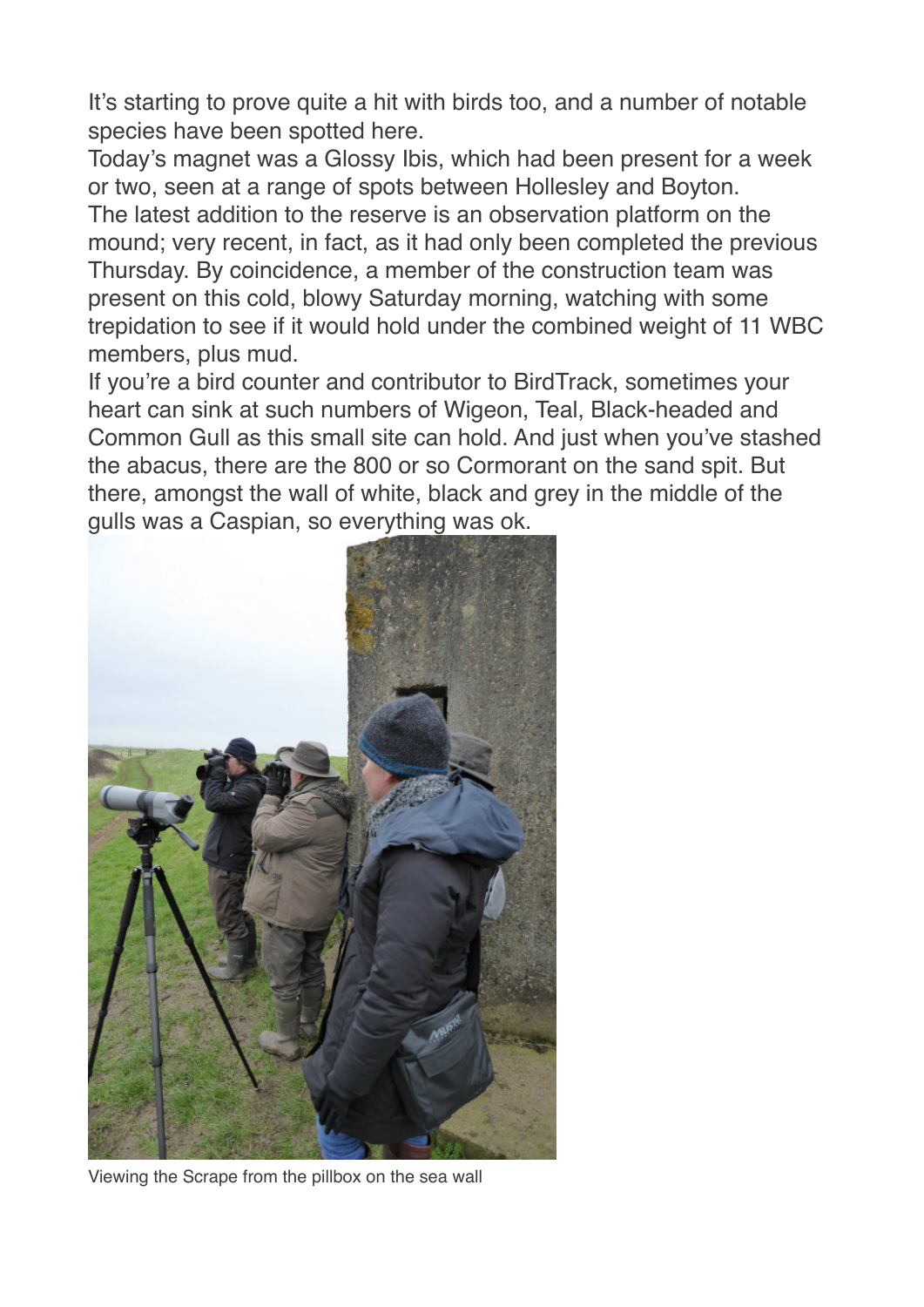Although most species of expected duck were present in varying numbers, waders were in shorter supply, and – with totals in the notebook – we tried to find the Ibis.

It turned out to be in the company of Curlews on the wet meadow to the south of the scrape, and although distance and light prevented really good views of it, there it was, consorting with its Fellows of the Curved Bill.

The wall and pillbox between the reserve and this meadow makes a top spot for surveying the reserve, and we picked out a small group of Ringed Plover before deciding to move on to site 2 at Boyton.



Across the marsh at Boyton

Not before a coffee stop at the café just by the high security wing of the prison though.

I'm a right ol' coffee snob, and judge everywhere on the quality of the espresso, and I'd have to say this was one of the best. A few of the party got into the sausage rolls too, which were more like the size of a pie and tasted fantastic. Make sure you visit if you go down to the reserve! (Follow the signs for 'Coffee Republic' on the right as you come up from the reserve).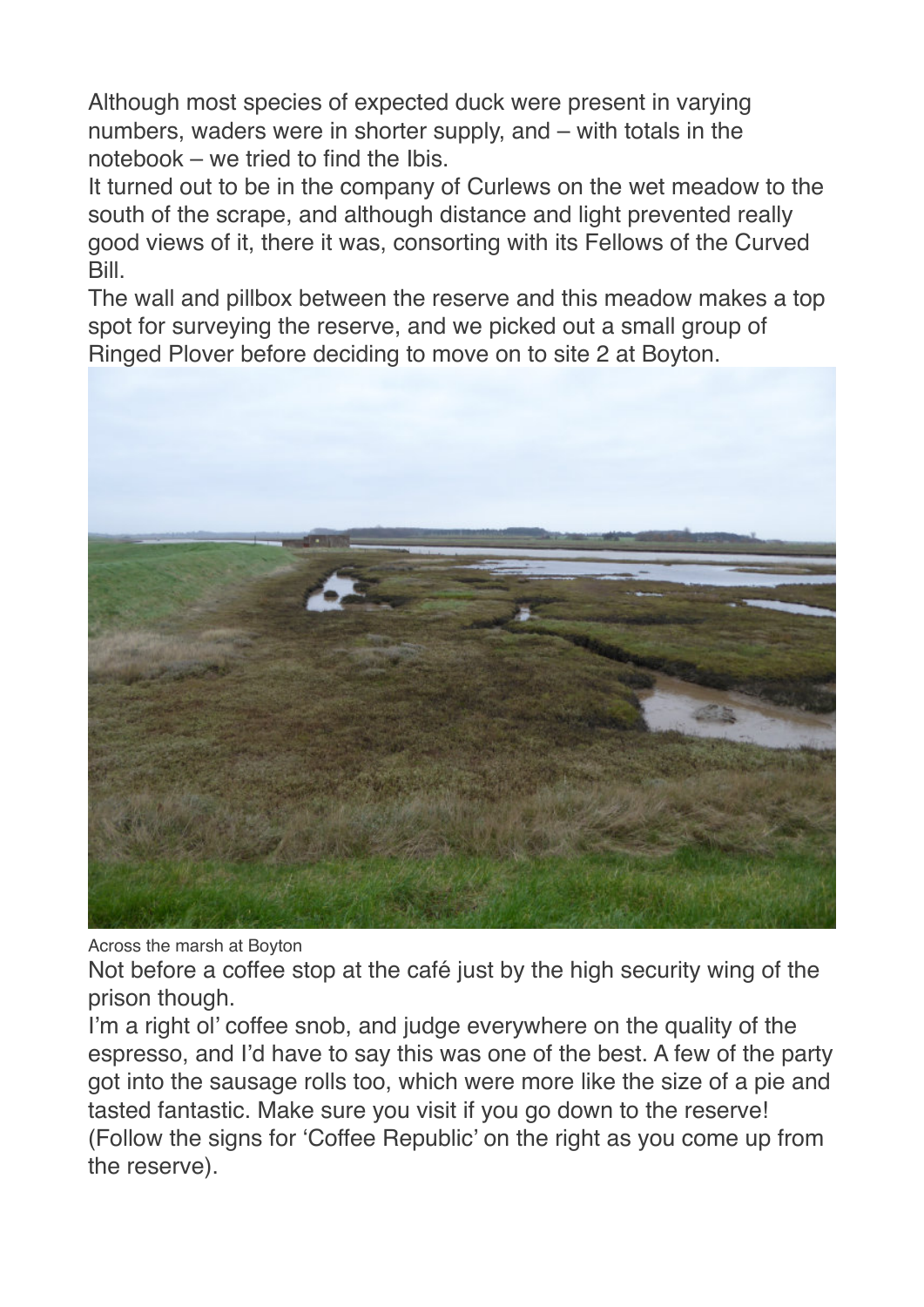Either the wind had picked up, or we'd been protected from it at Hollesley, but out on the river wall at Boyton it was blowing more than somewhat. Although we didn't find the Hen Harrier reported regularly, there was the unusual sight of around 70 Mute Swan to the south. Planning the revolution, perhaps? When the newspapers are full of reports of swans carrying off toddlers in their talons and stealing your chips, remember you were warned here first!

Again, a great birding site, and perhaps better known to other WBC members than to me. However, this was not the weather to be out on exposed river walls, so we headed towards Snape, with a stopover planned at Iken to check if the Cattle Egret was in the mood for company.

And indeed, this was the case. I made two unsuccessful visits here in January, spending a total of around 4 hours looking for it. The subsequent two visits have resulted in almost instant sightings. We got out of the cars, and there it was, scuttling around the hooves of the herd of Redpoll cattle. (At this point i have to admit to taking loads of pics of it, but the wind, the zoom, the new camera and other excuses meant none were any good….)



The reedbeds and woods at Abbey Farm – and looking for the Little Owl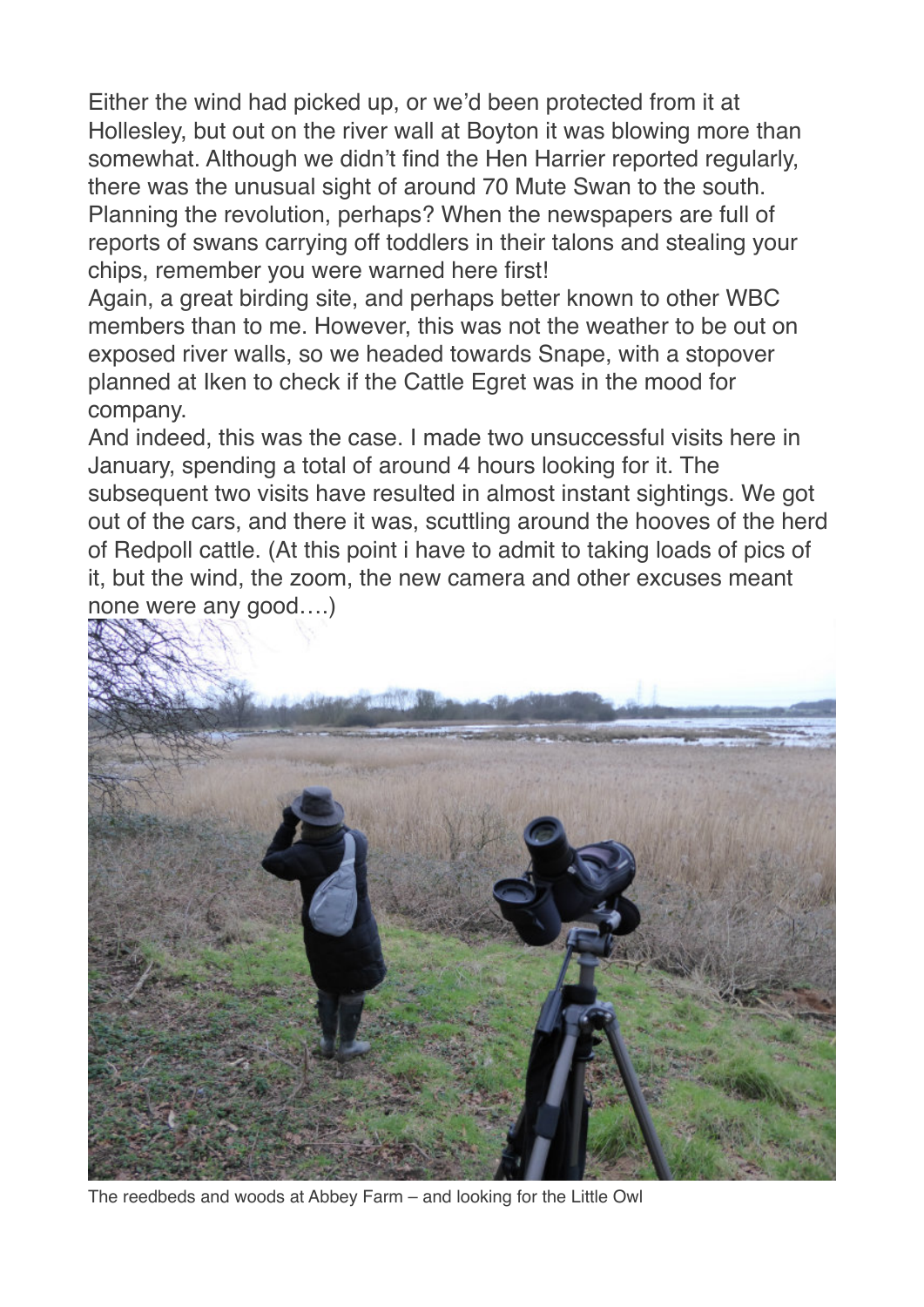Numbers in the party were dwindling now, (with some hearing the call of the Six Nations opening weekend) and with just one unscheduled stop by a small flood pool on the way out of the village where David Elliott had spotted a Green Sandpiper, we headed towards Snape.

The site here Is sometimes called Abbey Farm, and sometimes Botany Bay, located inland from the Maltings. Although not open to the public, we had been granted access for this visit by Dave Fairhurst, who also manages Hollesley.

Another fantastic wetland area, holding good numbers of duck, geese and a handful of Black-tailed Godwit, and – like Hollesley – you can just feel the potential in this reserve and the rough scrub and woodland around it. Almost the last bird of the day was Little Owl (heard but not seen), putting another year tick in the book.

Well, the predicted rain had held off until the journey home and the strong wind had not promised much for birding, but it had been a fantastic day. When you consider the number of reserves and protected areas stretching south from Benacre/Coverhithe, through Easton Bavents, Walberswick/Dunwich shorepools, the Dunwich and Westleton Heaths, Minsmere, Sizewell, North Warren, Slaughden, Hazlewood Marsh, Snape, Orfordness, Iken, Boyton, Hollesley, Bawdsey and on down to Languard, Alton Water, the Stour….this is the place to be a birder!

## **SPECIES LIST FOR HOLLESLEY: Total number of species 42 Black-headed Gull**

**Blackbird 2 Brent Goose (Dark-bellied) 1 Carrion Crow 1 Common Gull Curlew 105 Goldfinch 6 Green Woodpecker 1 Greylag Goose 2 Jackdaw 8 Lesser Black-backed Gull 12 Magpie 1 Marsh Harrier 2 Mute Swan 2 Pintail 10 Ringed Plover 8 Shelduck 38**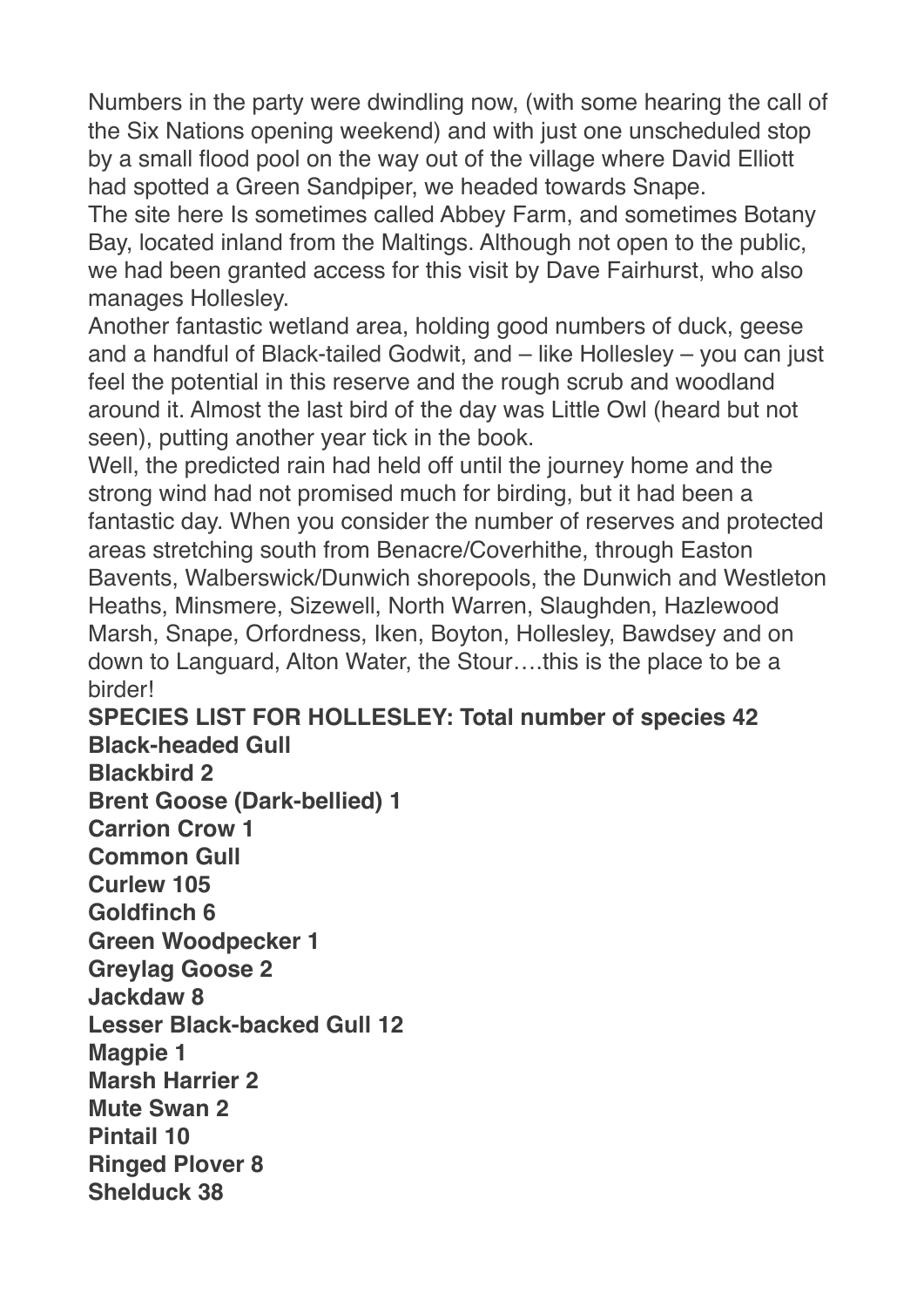**Skylark 1 Starling 80 Turnstone 2 Woodpigeon 20 Black-tailed Godwit (islandica) 1 Blue Tit 4 Buzzard 1 Caspian Gull 1 Cormorant 800 Glossy Ibis 1 Great Black-backed Gull Grey Heron 2 Herring Gull 200 Lapwing 70 Little Egret 3 Mallard 32 Moorhen 1 Pied Wagtail (yarrellii) 2 Redshank 1 Robin 2 Shoveler 32 Song Thrush 1 Teal 17 Wigeon 250 Wren 1 SPECIES LIST FOR BOYTON: Total number of species 31 Black-headed Gull Canada Goose 119 Cetti's Warbler 1 Curlew 48 Goldfinch 9 Greylag Goose 22 Lesser Black-backed Gull 2 Little Egret 6 Marsh Harrier 2 Mute Swan 97 Pied Wagtail (yarrellii) 2 Robin 4 Shelduck 22 Stock Dove 4**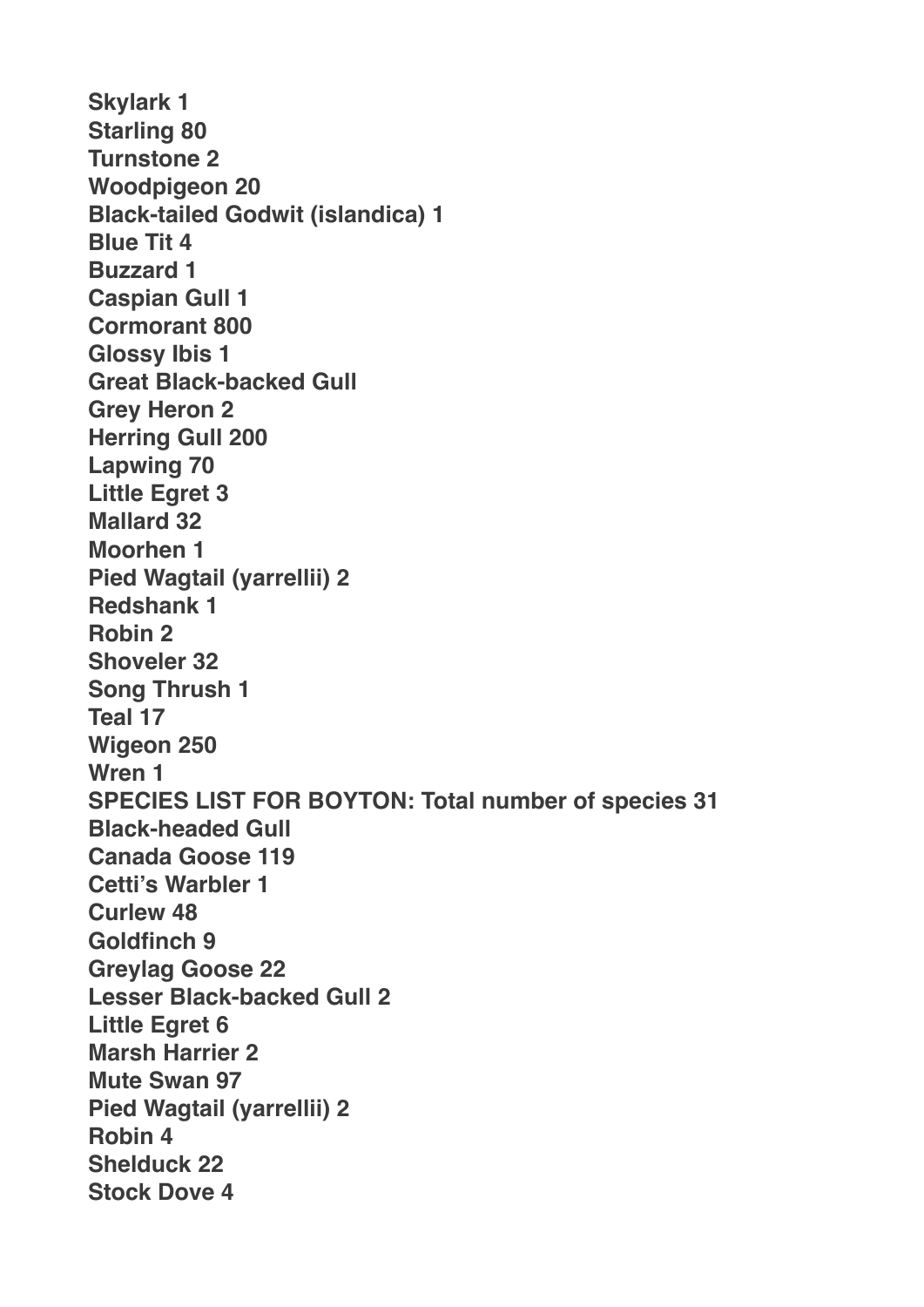**Wigeon 250 Wren 1 Blue Tit 2 Carrion Crow 2 Common Gull Dunlin 7 Grey Heron 2 Herring Gull Lesser Redpoll 1 Magpie 2 Meadow Pipit Pheasant 1 Redshank 9 Rock Pipit 1 Starling 120 Teal 60 Woodpigeon 18 SPECIES LIST FOR IKEN: Total number of species 22 Avocet 38 Blackbird 2 Carrion Crow 1 Chaffinch 8 Dunlin 356 Green Sandpiper 1 Jackdaw 34 Little Egret 7 Redshank 90 Rook 16 Starling 4 Black-tailed Godwit (islandica) 67 Blue Tit 1 Cattle Egret 1 Curlew 45 Goldfinch 2 Herring Gull 2 Lapwing 5 Moorhen 5 Robin 2 Shelduck 22 Teal 8**